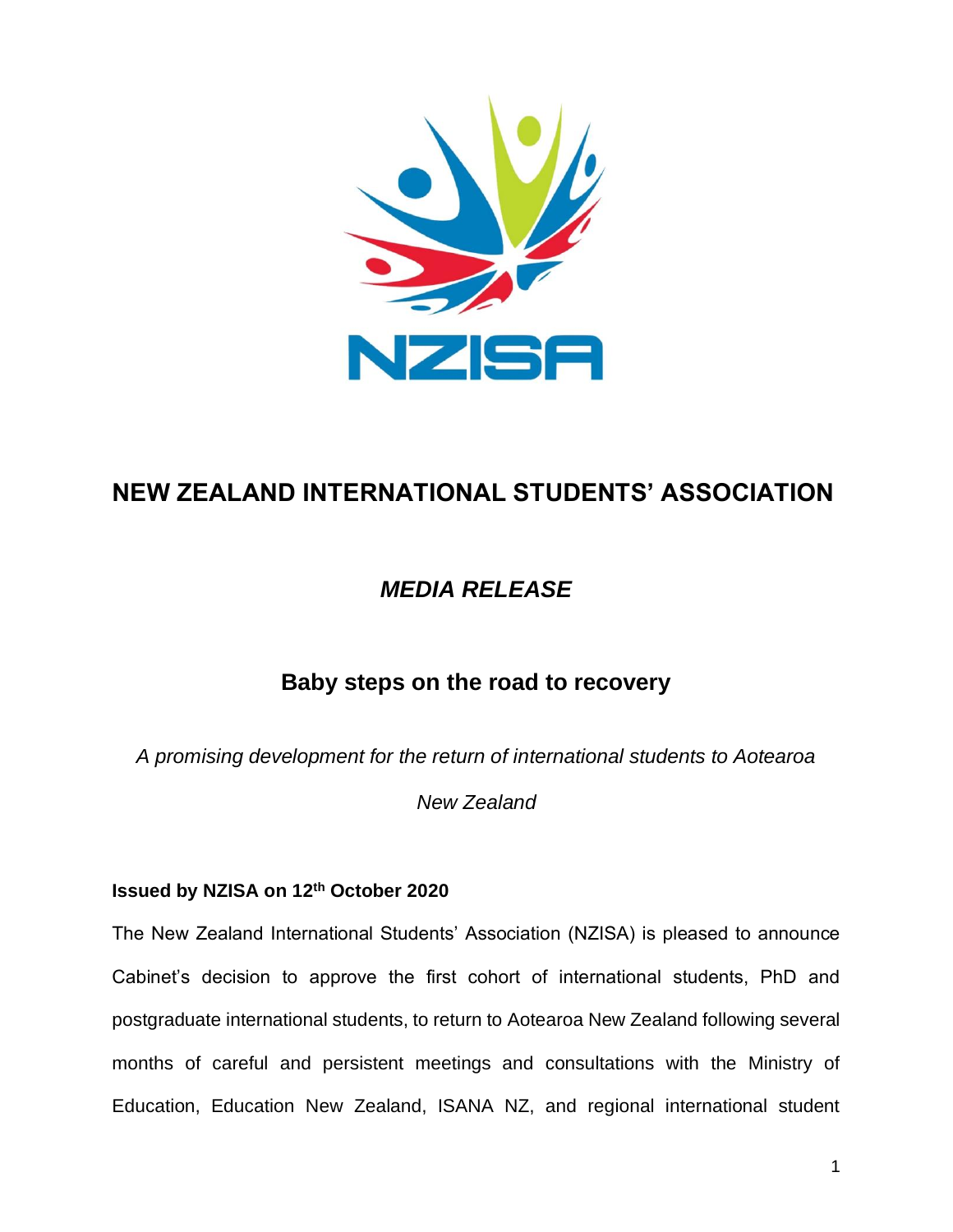representatives from NZISA's Representative Council. The public announcement was made on Monday 12th October 2020 by the Minister of Education, Hon. Chris Hipkins. The initial exemption is a positive development with potential to lead to exemptions for undergraduate international students who have also had their studies disrupted due to the travel ban and border closures.

The New Zealand Government first announced a travel ban on any person travelling from or through China in early February, preventing the entry of many returning and new international students. In March, the New Zealand Government announced the border closures to anyone except citizens and permanent residents. NZISA has covered the impacts of the initial travel ban on international students and the export education sector in our previous [media release.](https://nzisa.co.nz/2020/02/03/coronavirus-governments-hasty-travel-ban-causes-international-education-crisis/) Since these announcements, international students have been unable to enter or leave the country. All onshore international students have been and are still advised to stay in New Zealand over the summer period if they are continuing study in 2021.

NZISA's COVID-19 strategic response has employed consistent communication with government agencies and with key stakeholders, including international student leaders and representatives from around Aotearoa in addition to engaging in cross-sector discussions on border recovery. NZISA will continue to work on feasible solutions and outcomes with key stakeholders, with an approach that showcases that international students are not the problem; we are the solution. As in the past, NZISA will pursue international students' wellbeing and mental health as key priorities moving forward, with consideration for wraparound support that is needed for international students entering and leaving the quarantine and managed isolation framework. NZISA wants to see this

2